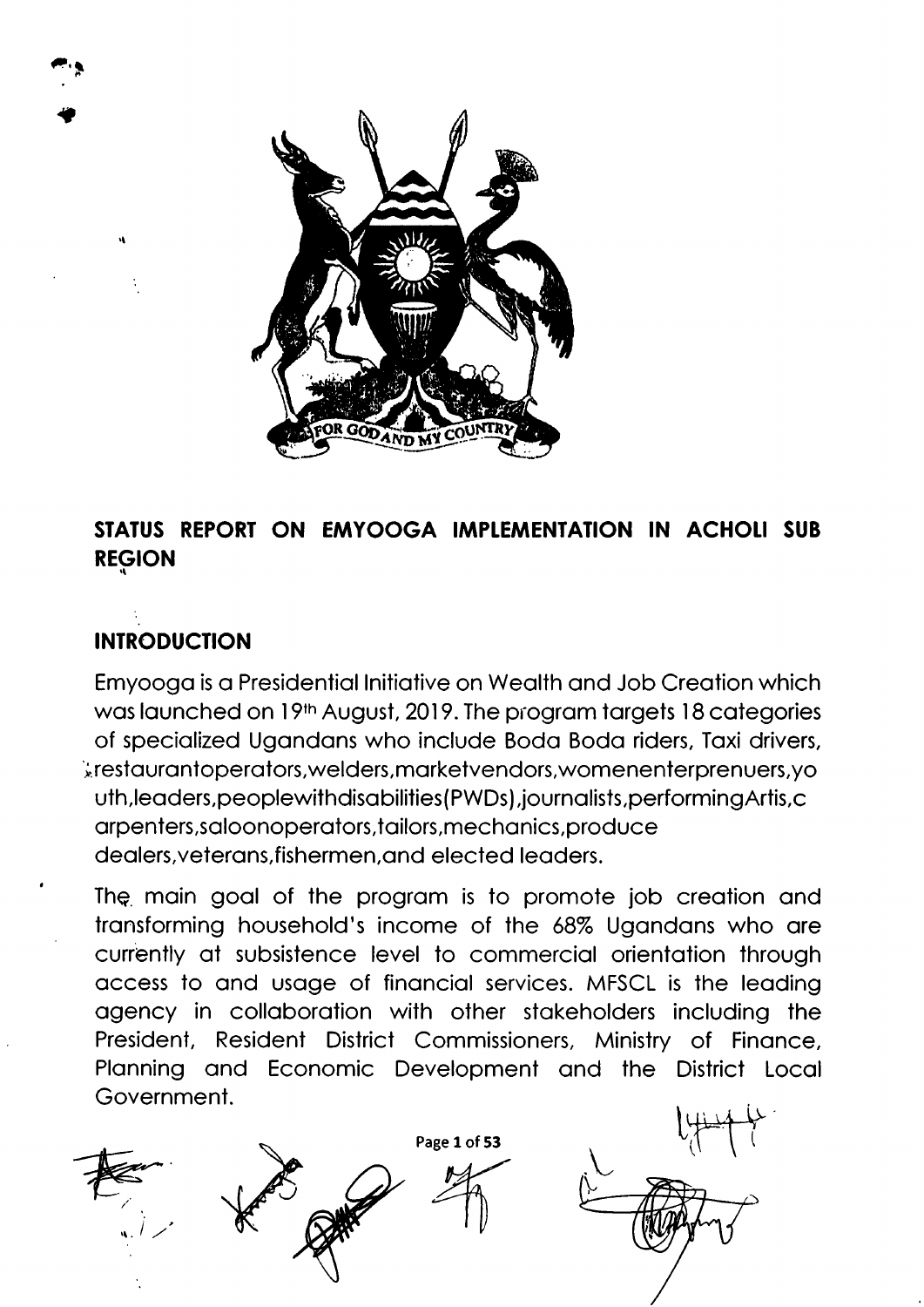ln oddition,MFSCL ls responsible for the followings; Disbursement of seed copitol, volidotion of formed Emyoogo groups, supporting of SACCOs with bye laws for registration, training of groups and SACCOs, fund management, monitoring and evaluation, provision of desk for the SACCOs in each district offices and publicity of the program. The role of the district includes; mobilizotion ond identificotion of groups, sensitizotion of communities ond registrotion which were oll done successfully.

# T. LAMWO DISTRICT

It

,l

a

In Lamwo District, 665 Associations were registered from the 11 sub counties which included; Madi Opei, Agoro, Paloga, Padibe East, Podibbe Wesl, Podibe Town Council, Lomwo Town Council, Lukung, Palabek Gem, Palabek Kal, and Ogili sub county. And 34 SACCOs have been formed to benefit from the Presidential Initiative on wealth and job creation from the two constituencies i.e. Lamwo constituency and Lamwo East constituency.

Each of the 34 Emyooga specific SACCO categories received UGX 30 million per constituency per SACCO os seed copitol except the Elected Leaders constituency SACCO received UGX 50 million per constituency per SACCO. ln totol, Lomwo District Locol Government received UGX 1,060 Billion os summorized here below:-

- 1. Number of Associotion registered. .....665
- 2. Number of sub counties and Town Councils....11
- **3. Number of SACCOs formed..........................34**
- 4. Number of Constituency in the District.............2
- 5. Total seed capital received..........................1,060,000,000/=

# ACHIEVEMENTS

- ,.l.. 665 Associotions of speciolized cotegories were registered ond troined.
- 2. 34 SACCOs of specialized categories were formed and 17 SACCOs in each constituency/county.



 $l$  ligger

,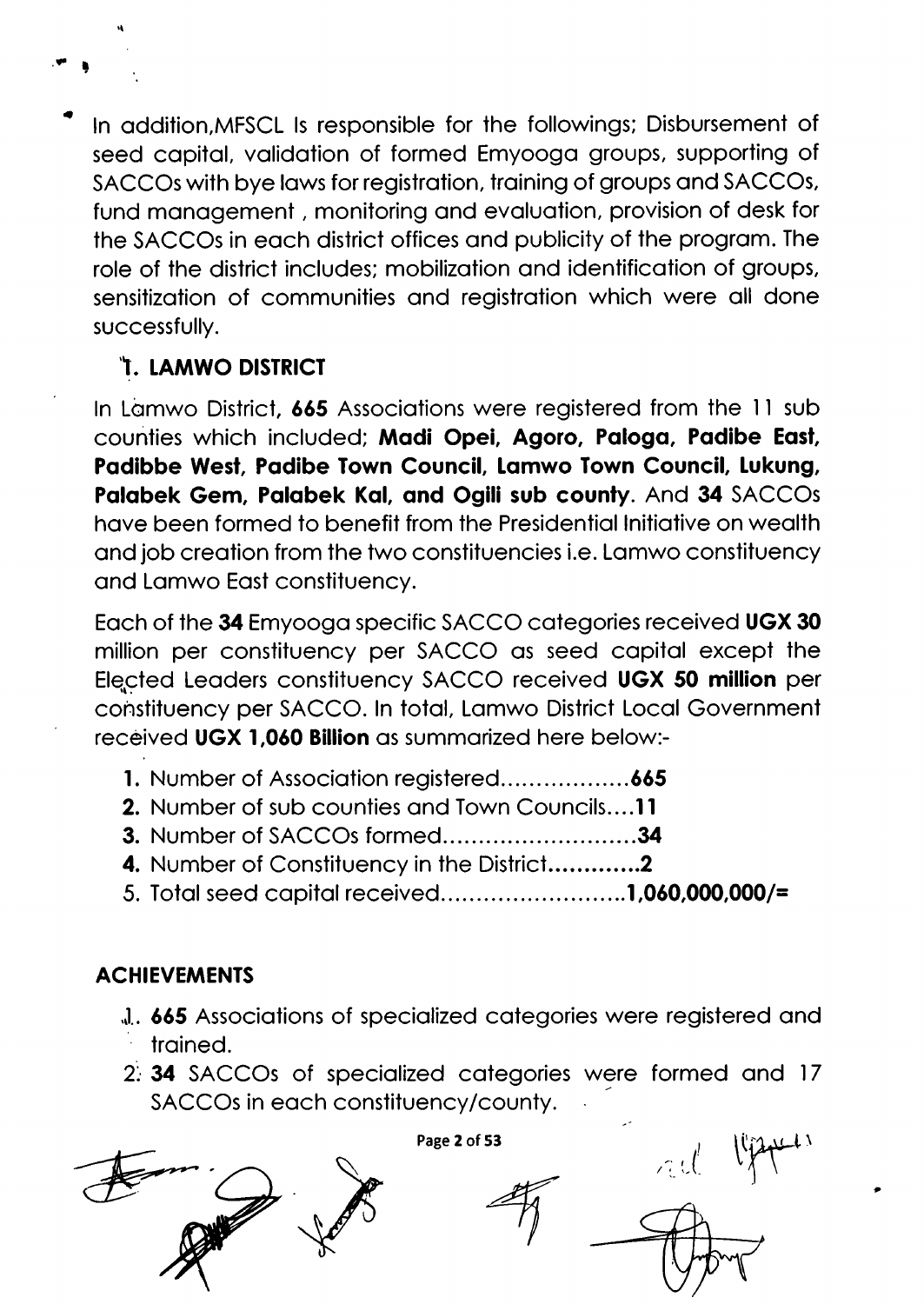- 3. Election of the SACCO s Leaders were done democratically.
- 4. Mobilization of the Communities to participate in the program was successfully done.
- 5. Mobilization of the SACCOs leaders to start savings.
- 6. Good working relationship between the District and Emyooga Stakeholders.
- 7. Emyooga District taskforce set and chaired by the Resident District Commissioner (RDC).
- 8. Training of SACCO members on the SACCO management operation was done.
- 9. All 34 SACCOs received the seed capital funds on their : Accounts.

## **CHALLENGES**

- 1. Delay in certificate since February, 2021 not yet received up to now and SACCOs could not access funds.
- 2. Lack of operation funds to facilitate Emyooga activities.
- 3. SACCO Members expectations were so high
- 4. Changes in the guidelines especially in saving component
- 5. Delay in Monthly facilitation allowances for the District team to enhance trainings.
- 6. No stationery provided for training.
- 7. COVID-19 limited large gatherings of the SACCO Members during trainings.
- 8. Lack of office space and equipment for the SACCOs.

#### **RECOMMENDATIONS**

- 1. Early payment of transport allowances to District team to enhance trainings.
- 2. SACCOs should be given operational funds to run their day to day activities.
- 3. Constant trainings of SACCO Members on Financial Literacy and
- Record Management.



Page 3 of 53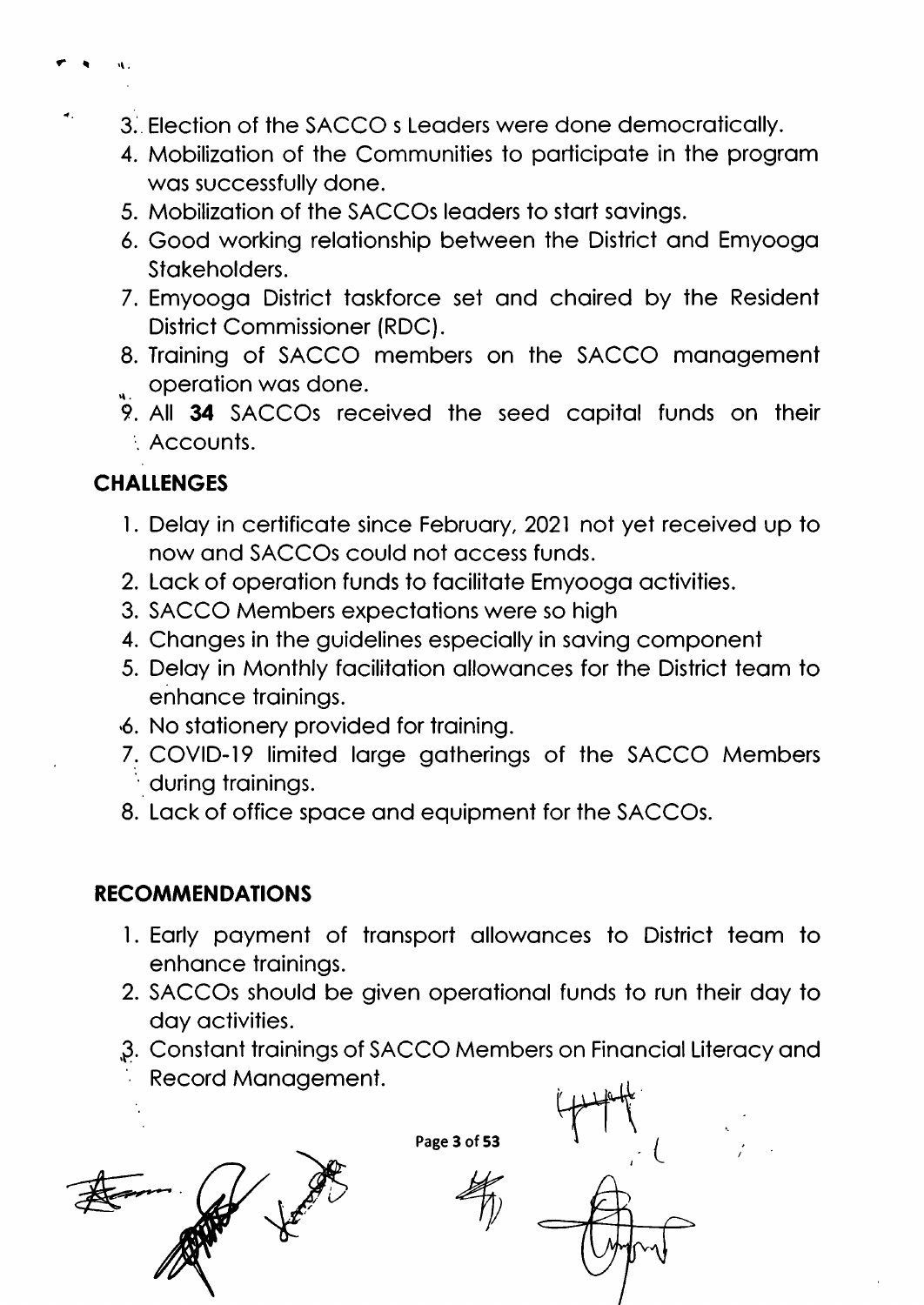- 4. Constant Supervision of the Emyooga SACCO activities.
- 5. Provision of equipment /Assels to the SACCOS to stort operotions.

## **CONCLUSION**

,,..

ln conclusion therefore the progrom is good ond when copocities of the leaders and members are built especially in saving. Leadership skills and Records Management then the objectives of the program to transform household's income of the 68% Ugandans who are currently of subsistence level will be ochieved.

Attached is the list of the beneficiaries of the Emyooga program in Lomwo Dislrict.

### 2. OMORO DISTRICT

Omoro District comprises of 2 Counties; Omoro ond Tochi counties. The implementation of Emyooga program started in 2<sup>nd</sup> Quarter of 2020/2021 FY in Omoro District. To date, 499 associations were formed ond registered by Community Services Deportment. From the Associations, 24 Emyooga SACCOs were formed, 10 in Tochi and 14 in Omoro counties. These SACCO members were troined focilitoted to open bank accounts and some were funded. The detail is as exploined below:-

Out of 19 Emyooga SACCOs formed, only 10 were formed following the required guidelines ond 9 were not formed correctly occording to guidelines put in ploce.

#### REGISTRATION

According to the District Commerciol Officer of Omoro District, Mr. Okumu Bernard Obina, on 7<sup>th</sup> January, 2021, they received bye laws books for the SACCO registrotion qnd guiding SACCO members in filing the bye law books, all documentation and recommendation was completed at the end of February 2021.

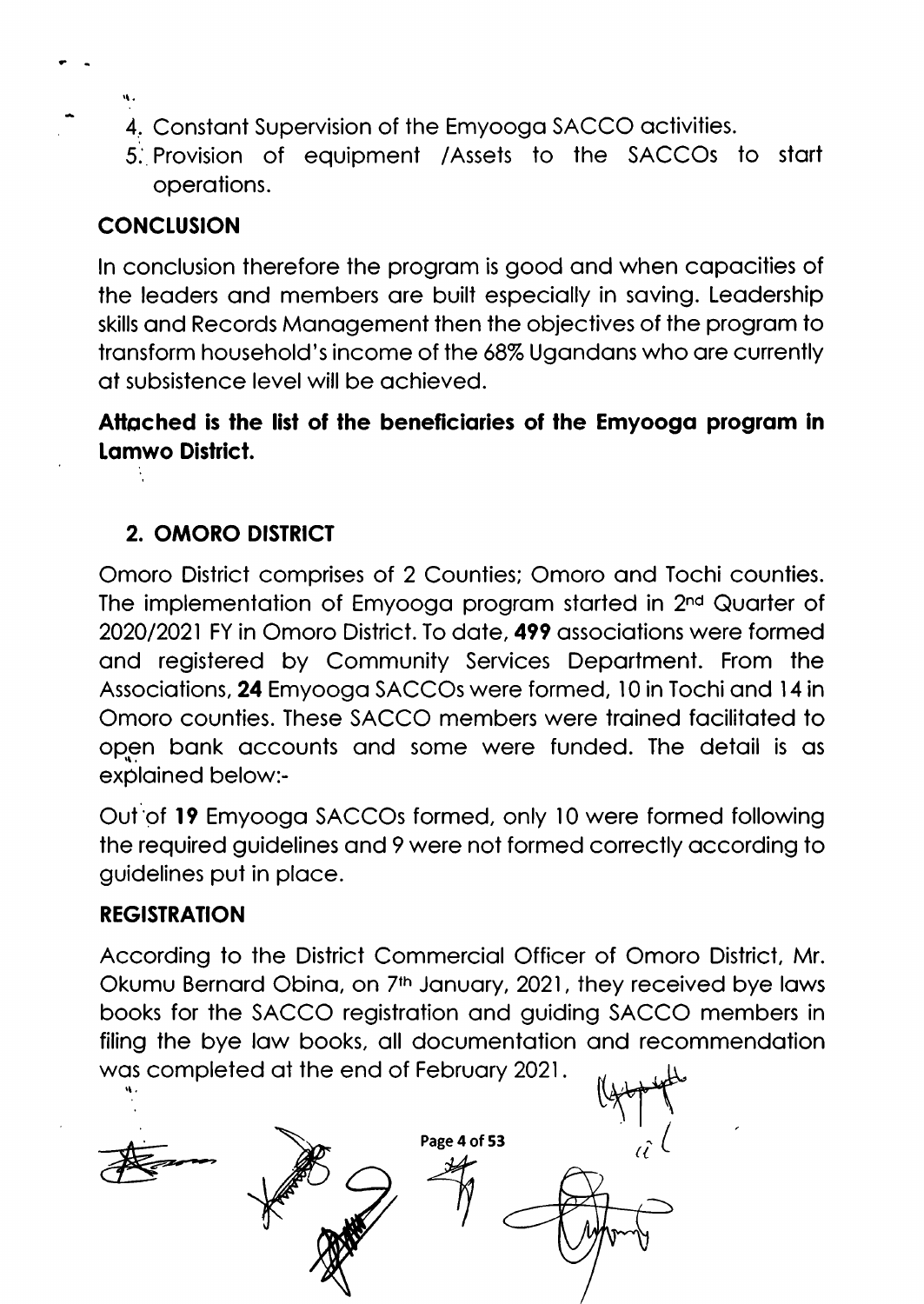On 5<sup>th</sup> March, 2021 they completed bye laws and documentation for 19<sup>\*</sup>SACCOs were submitted to Microfinance Support Centre Limited for registration as required. Two more were submitted later for additional registration.

## **TRAINING**

Training had been taking place on what Emyooga SACCO was, the and responsibilities of stakeholders. and loan roles Savings management were all done. Training on Emyooga SACCO record keeping was still ongoing.

Those Emyooga SACCOs that were formed according to stipulated guidelines are as listed below:-

- $\ddot{ }$  1. Boda Boda SACCO
	- 2. Women Entrepreneur SACCO
		- 3. Saloon Operators SACCO
		- 4. Restaurant Owners SACCO
		- 5. Market Vendor SACCO
		- 6. Youth Leaders SACCO
		- 7. Produce Dealers SAACO
		- 8. Performing Artists SACCO
		- 9. Veterans (Widows and Children) SACCO
		- $10.$ **Person with Disability SACCO**

And those that were not formed under unclear quidelines (9) and when queried to defend their actions in the formation of the SACCOS, could not avail and response to that effect are here listed below:-

1-Tailors SACCO 2-Fishermen SACCO **3-Private Teachers SACCO** 4-Carpenters SACCO 5-Welders SACCO **6-Taxi Operators SACCO 7-Mechanics SACCO** Page 5 of 53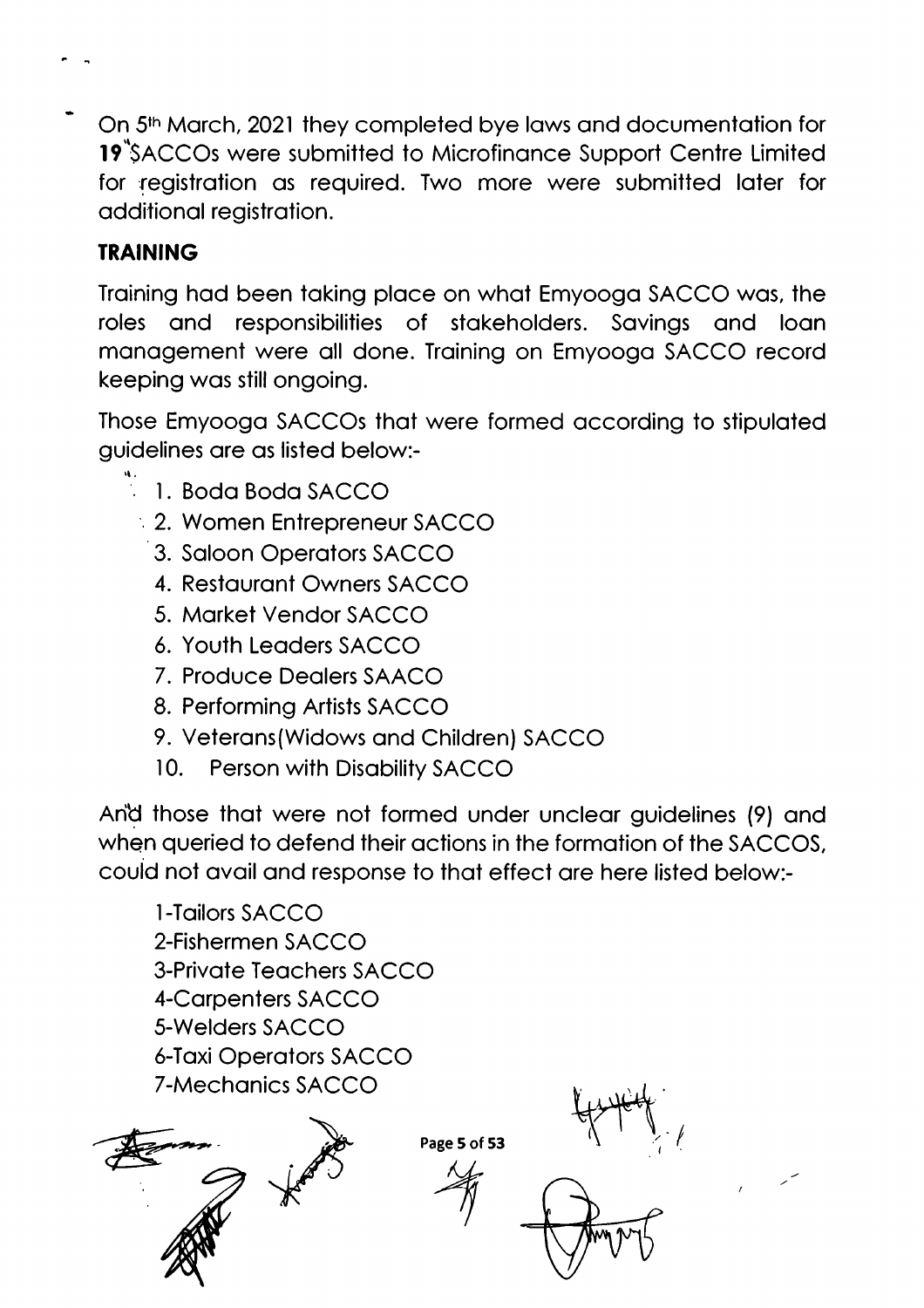8-Journalists SACCO 9-Leaders SACCO

Initial quidelines stipulated that 5 associations with at least 7 to 30 members each could form a SACCO. However this later was relaxed when it was noted that that some category was too few to form 5 associations for a SACCO. Now it requires only 30 individual members to form a SACCO. Eventually the process of forming all that failed earlier was now in progress.

## **EMYOOGA SACCO FUNDING IN OMORO DISTRICT**

16 SACCOs received funding from Microfinance Support Centre Limited.

Each SAACO received UGX 30,000,000 million and total in the District is now UGX 480,000,000. Eight failed to access the funding. Of the eight, two did not have their accounts ready at the time of disbursement. Private Teachers SACCO was deferred to be handled by Ministry of Education and Sports. There was no explanation for the five unfunded SACCOs. In Tochi County, 5 SAACOs received funding totaling UGX 150,000,000. Omoro County, 11 SACCOs received funding amounting to UGX 330,000,000.

The Emyooga SACCOs that were successfully funded in Omoro county are as listed below and each got UGX 30,000,000 in their Post **Bank Accounts:-**

# OMORO COUNTY FULLY FUNDED SACCOS WITH UGX 30MILLION EACH

- Omoro County Restaurant SACCO
- Omoro county Produce SACCO Dealers
- Omoro Market Vendors SACCO
- Omoro Saloon Operators SACCO
- Omoro County Youth Leaders SACCO
- Omoro County Fishermen SACCO
- Omoro County Performing Artists SACCO



Page 6 of 53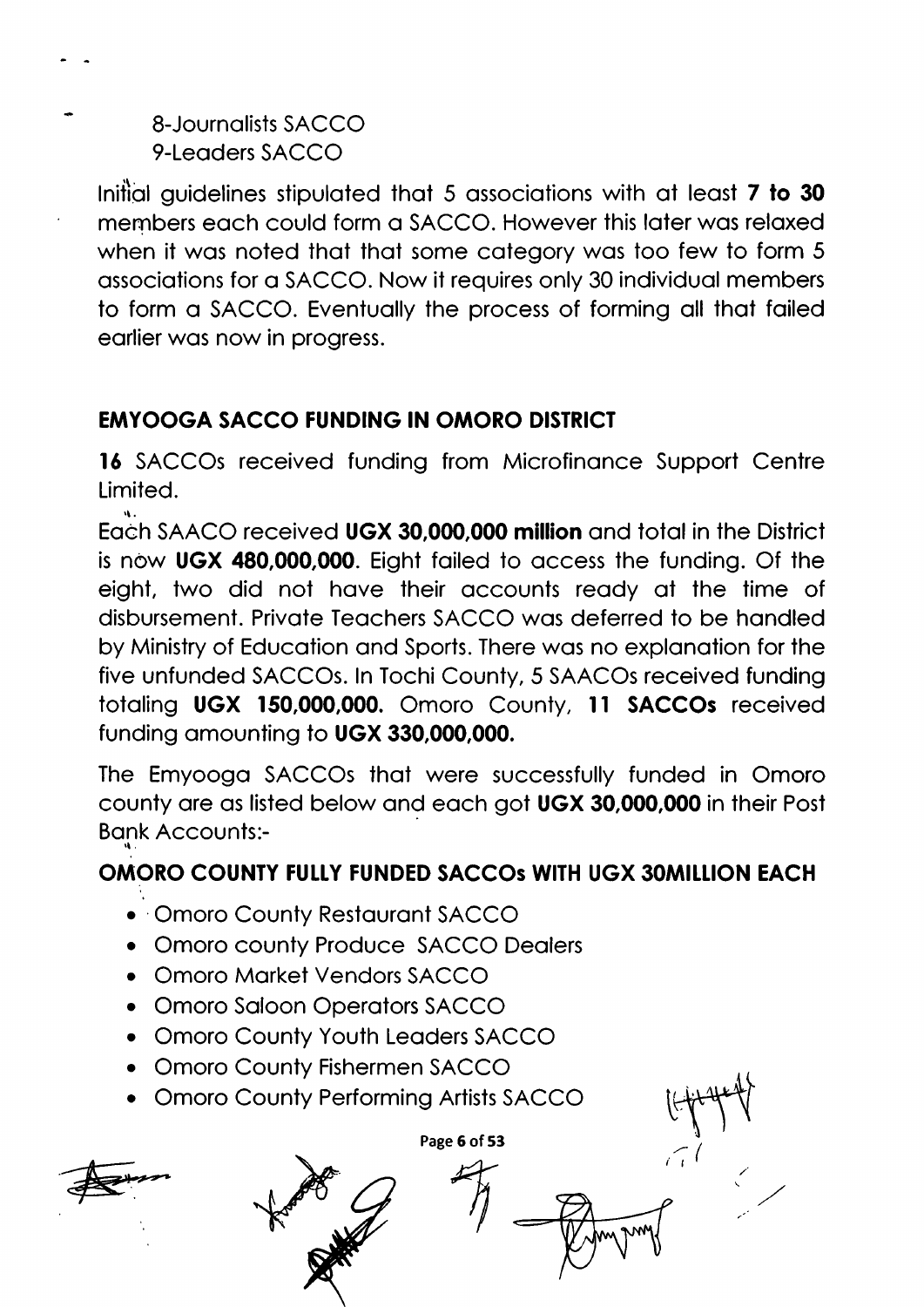- . Omoro Emyoogo Corpentry SACCO
- Omoro Boda Boda Emyooga SACCO
- Omoro County Veteran SACCO

#### TOCHI COUNTY FULLY FUNDED SACCOS WITH UGX 30 MILLION EACH

- . Tochi County performing Artists SACCO
- Tochi Market Vendors SACCO
- . Tochi County Restouront Owners SACCO
- o'. Tochi Constituency Bodo Bodo SACCO
- Tochi Constituency Women Entrepreneurs SACCO

However there were 3 SACCOs in Omoro that were not funded up to dote ond these were:-

- l. Omoro County Women Entrepreneurs
- 2. Omoro Privote School Stoff SACCO
- 3. Omoro County Disoble Persons SACCO

ln Tochi olso we hod 5 SACCOS which by the time of filing this report hod not yet received their funding. These included:-

- 1. Tochi Disable Persons SACCO
- 2. Tochi County Produce Deolers SACCO
- 3. Tochi Constituency Youth Leoders SACCO
- 4. Tochi Constituency Soloon Operotors SACCO
- 5. Tochi Veteron Emyoogo SACCO

#### STAKEHOLDER MEEIINGS

The Commerciol Officer exploined thot there wos o Regionol Tosk Force Meeting on 28th July, 2021 and the MFSCL meeting on 5th August, 2021. The Microfinance Support Centre Limited explained the cause of delay of certificates and pledged to deliver them on 17th August when they would come to troin SACCO leoders. ln the some training, they guided the District Implementation Team to mobilize those who are not in the program to register as individual members

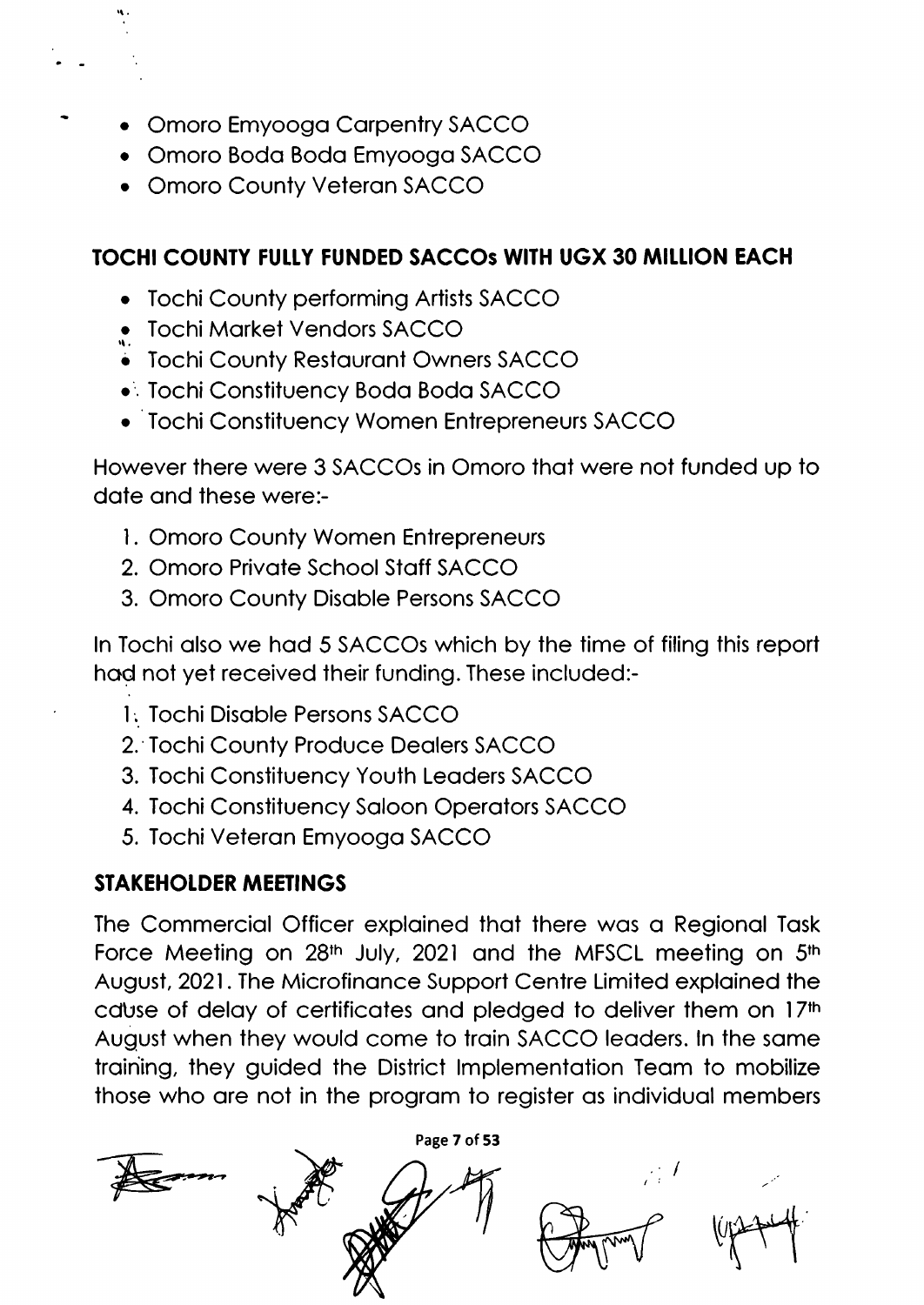

# 

 $\begin{array}{c} \begin{array}{c} \end{array} \end{array}$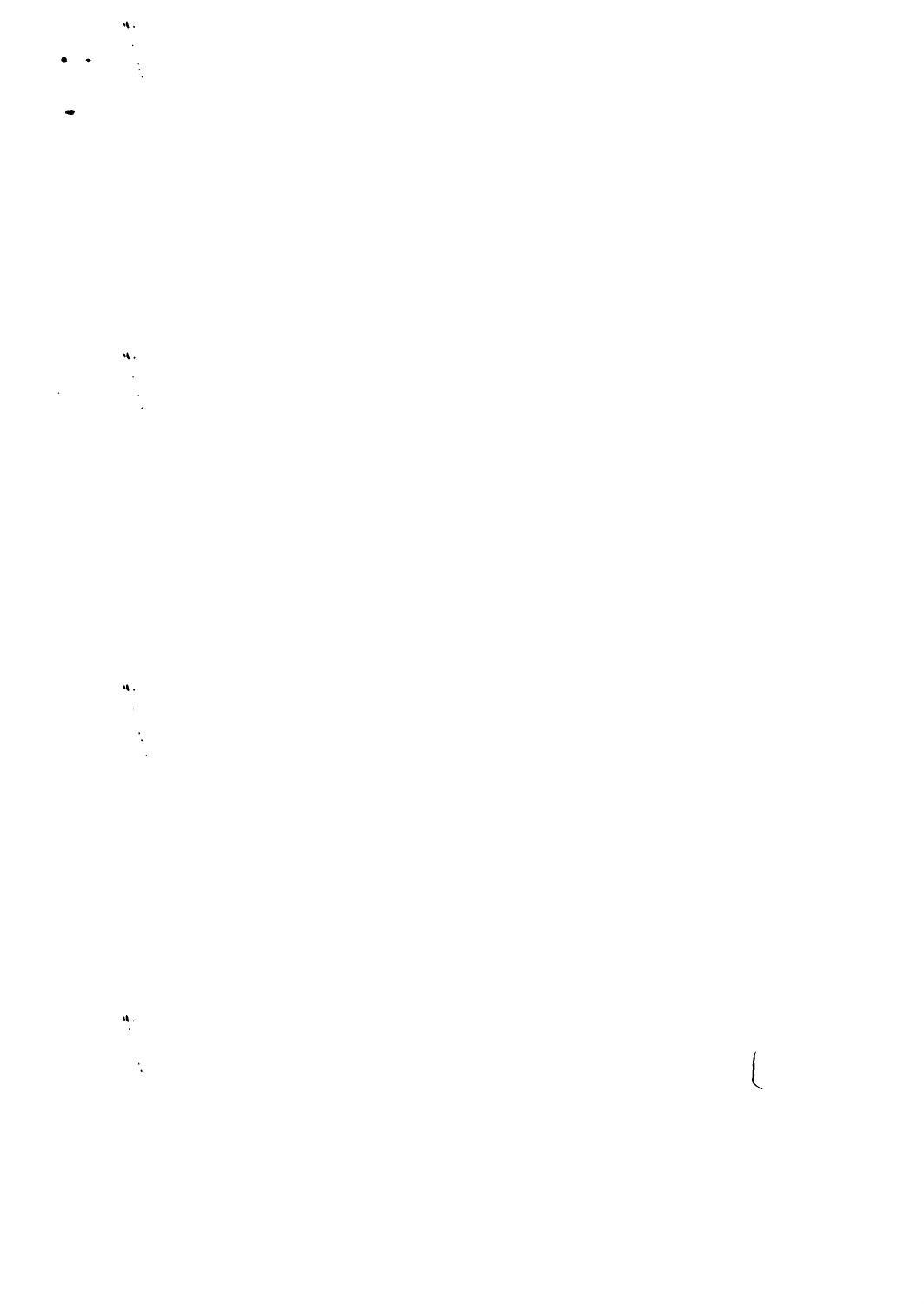and form SACCO if they could not meet the 5 association per SACCO requirement to be a SACCO.

### **CHALLENGES**

- There was no facilitation for implementing the program. The promised facilitation was not delivered and no clear response was received.
- Mobilization was not adequate because of lack of facilitation
- Underfunded SACCOs was a serious concern in the Community.
- There was poor coordination of stakeholders in implementation. MFSCL did not provide timely feedback to steer the program and the status of unfunded SACCOs was worrying.
- Delay to register the SACCOs and deliver certificates was delaying implementation of programs.

#### **RECOMMENDATION**

- There was need for facilitation in the implementation of the program.
- Unfunded SACCOs should be funded.
- Coordination should be improved from the side of MFSCL.

#### **3. GULU CITY EMYOOGA STATUS**

#### OVERSIGHT ASSESSMENT REPORT ON THE IMPLEMENTATION OF **EMYOOGA PROGRAM IN GULU CITY.**

Arising from the concerns that were raised during the 12th Sitting of the 1st Meeting of the 1st Session of the 11th Parliament of Uganda, Members of Parliament were directed to conduct an oversight assessment of the Emyooga Program implementation in the respective areas/constituencies and report back to Parliament.

Page 8 of 53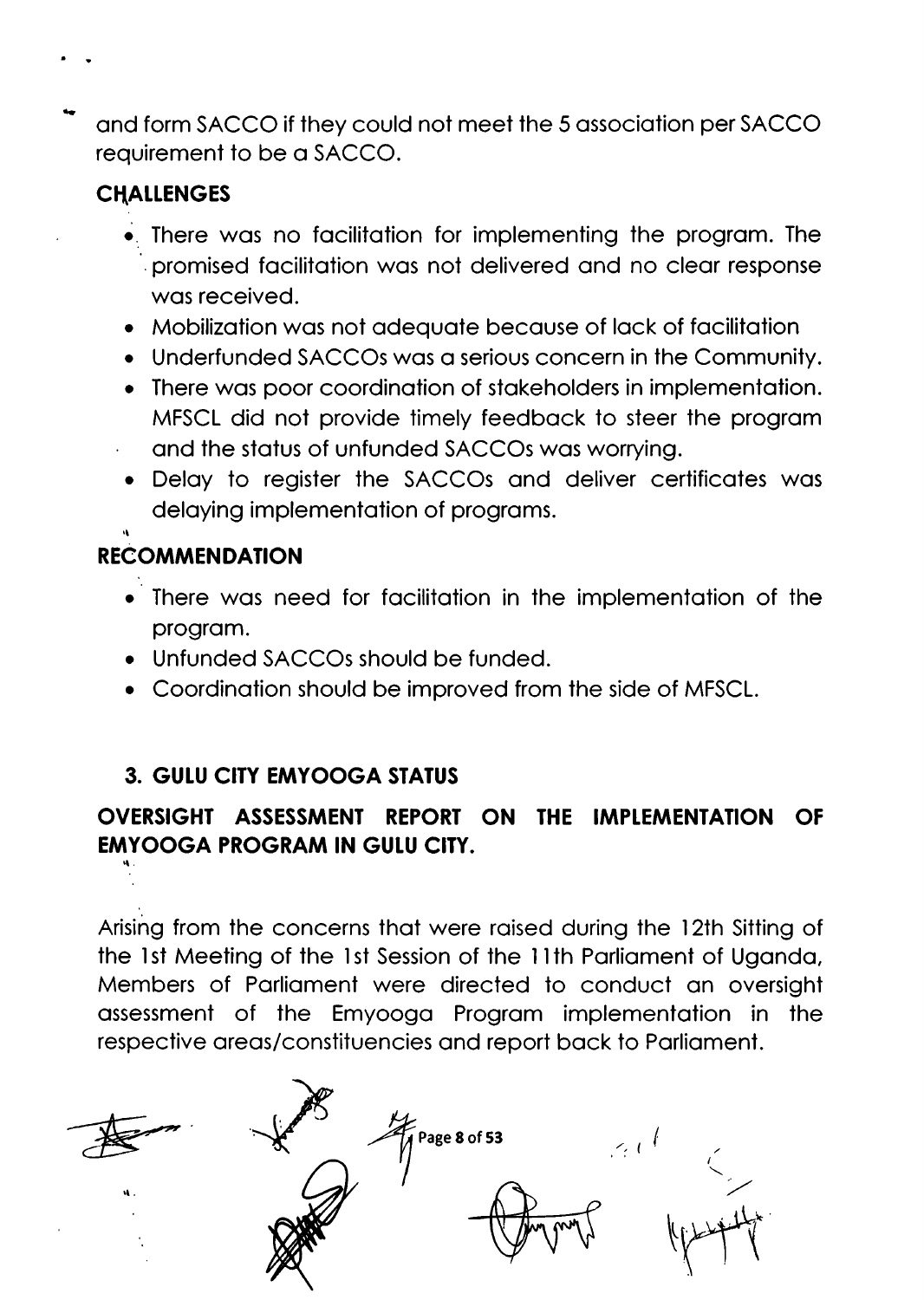ln Gulu City, the Members of Porlioment (Hon. Ojoro Mopenduzi- MP, Bordege-Loyibi Division, Hon. Rev. Fr. Onen Chorles- MP, Loroo-Pece ond Hon. Betty Aol Ochon, Womon MP, Gulu City) jointly orgonized two meetings os o methodology to interoct with the key stokeholders in the implementation of this program, with the objective of:

- l. Estoblishing how much money wos releosed to Gulu City,
- ,2. Estoblishing the criterio used for the distribution of the Emyoogo Funds,
- 3. Who qualifies for the funds and selection criteria
- 4. How mony SACCOS/ Groups opplied, got volidoted/selected, ond those not selected.
- 5. Whot bonk occounts exists (proof of bonk stotements)
- 6. Estoblishing how mony groups thot received/occessed the funds and how much.
- 7. What accountability measures put in place for the beneficiaries?
- 8. What safeguards have been put in place to ensure that funds borrowed ond poid bock os o revolving fund?
- 9. How the groups thot received the money were performing.

ln line with the obove, the MPs conducted the two meetings: on Wednesday 11th August 2021, with the technocrats/implementation teom ond the Politicol leodership of Gulu City, ond on Soturdoy l4th August 2021 with the leoders of the SACCOS ond the community Groups. The followings are therefore the observations/findings from the two engagements:

## OBSERVATIONS/FINDINGS:

t

f

Gulu City received a total of UGX 1,120,000,000/=  $(560,000,000/=$ for both Bordege-Loyibi ond Loroo-Pece Division) ond this money wos released on 26th January 2021.

A totol of 438 Groups from both Divisions opplied/got regislered ond validated as part of the process for accessing these funds.

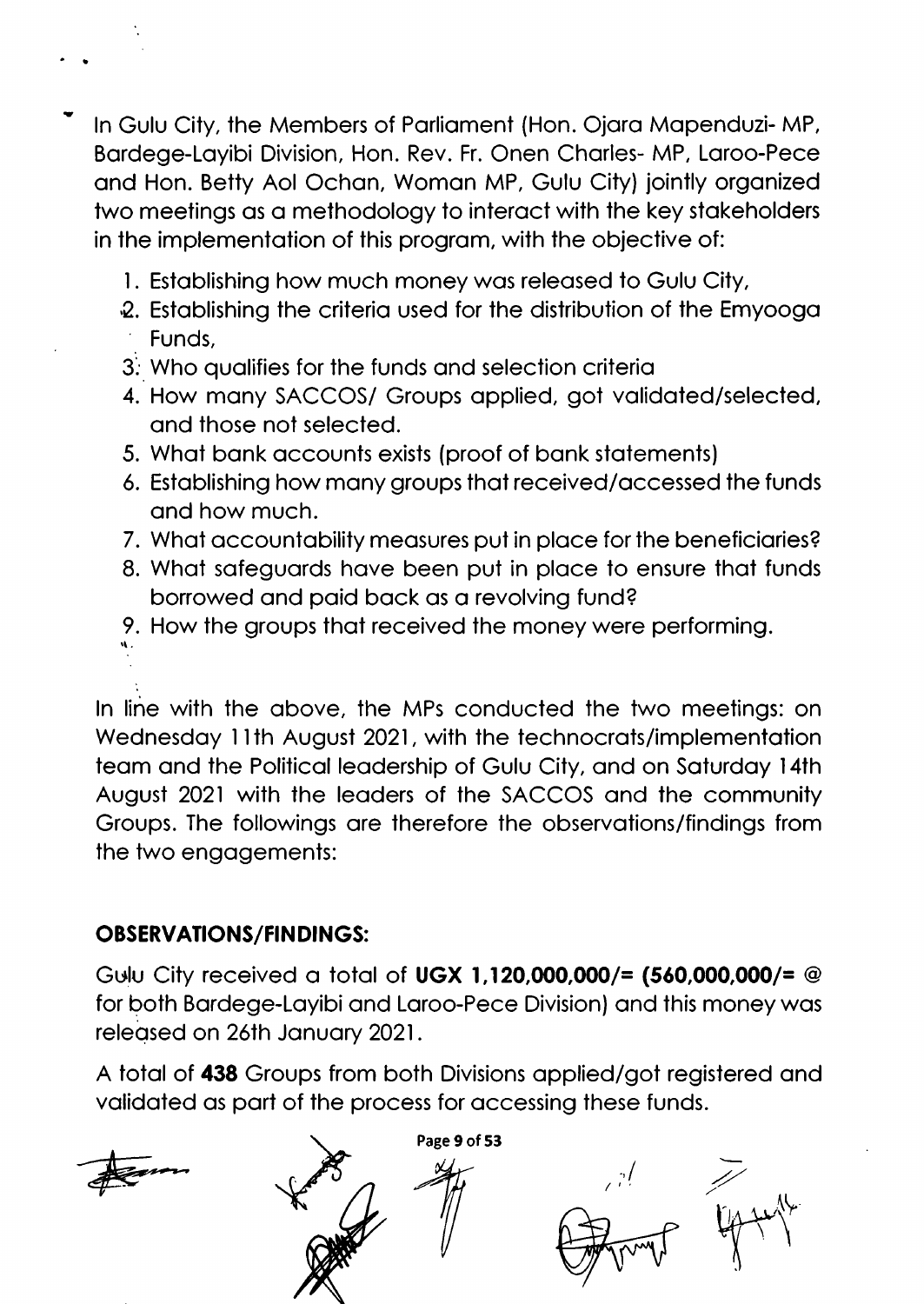Only a total of UGX 32,420,000 had been collected from members of these Groups/beneficiaries as part of the requirements. The rest of the members were hesitant to pay when they were expected to.

t

Only UGX 97,000,000 hos so for been releosed to the groups ofter over 8 months.

UGX 4, 000,000 has been released to someone whose identity has not been disclosed by the City Commerciol Officer.

The circumstances under which the money was released is not clear has this individual who received the money does not belong to any SACCO group.

The MPs requested the police to investigate the matter and recover the UGX 4,000,000 given out froudulently.

- l. Mony groups ore foiling to occess this money due to the condition put for ony group to first put one-third of the totol omount they intend to borrow.
- 2. This has made it extremely for many groups not to access the funds since they cannot raise the required money.
- 3. For example, if a group needs UGX 30,000,000 they first need to raise their own UGX 10,000,000 as a matching funds as a requirement to access Emyooga money. As a result, many groups have abandoned the program.
- 4. The procedures and requirements for a group to receive or , occess money is unreolistic, long ond tedious.
- 5. For example, many groups take about 5 months to have their certificotes issued by the Ministry in chorge of Cooperotives.
- 6. In addition, the groups have to spend a lot of their own money moving in between as they follow up and look for the needed requirements.
- 7. This is so unfoir to community members who ore in dire need of help ond end up being exhousted the more by the unnecessory long processes.

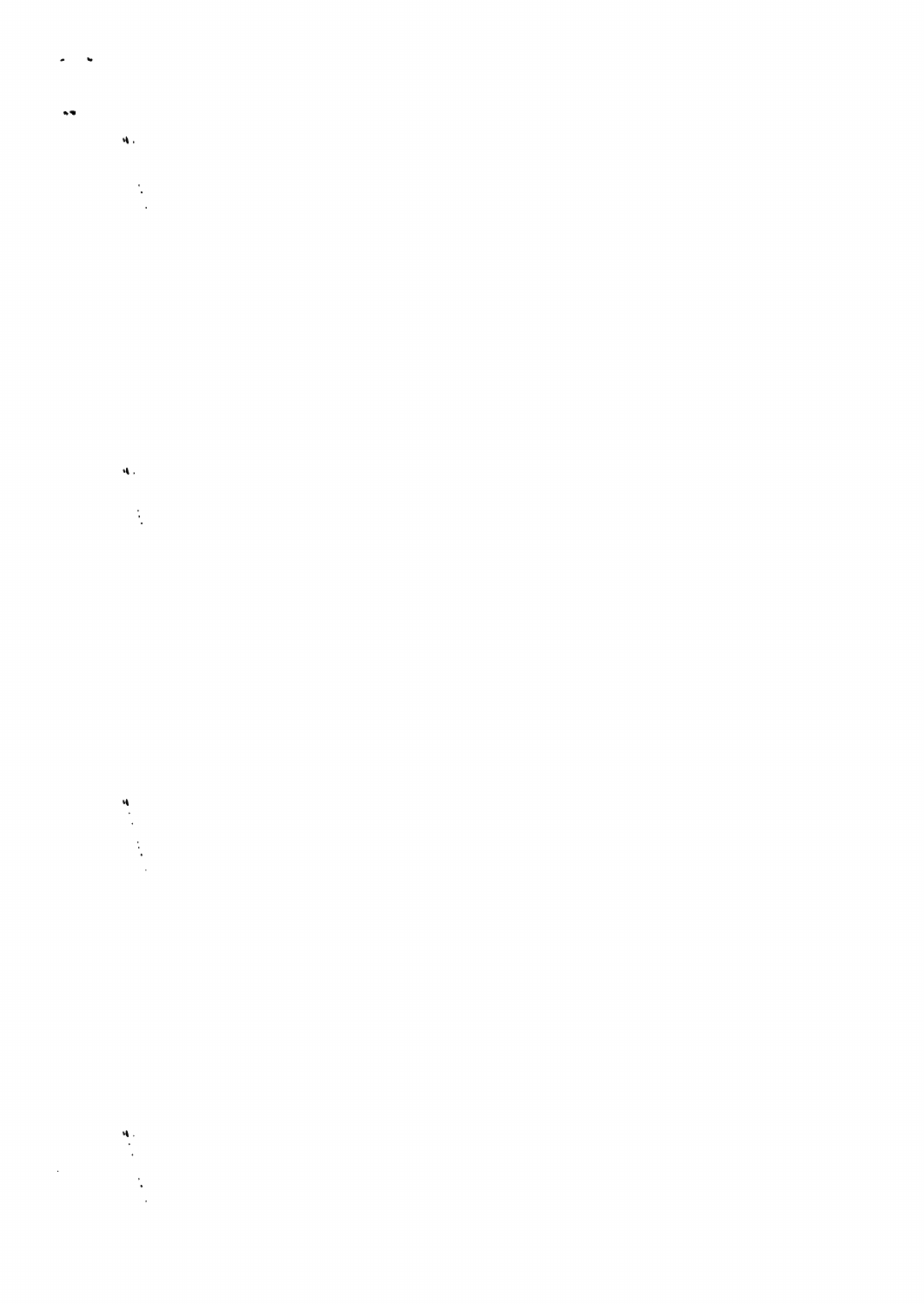8. The conditions for eoch group to first estoblish lheir own offices, fully furnished hos turned to be expensive to the groups.

a

- 9. Eoch group hos to use their own membership contributions to rent offices os one of the requirements to occess the funds.
- However, some of the groups have exhausted their contributions  $\therefore$  in rents and after several months of struggling unsuccessfully to access this money, many have either been evicted from the rented offices or voluntarily closed due to inability to continue raising money for rents.

10. There's no guidelines or regulatory framework issued by government os o meosure for effective implementotion of the Emyoogo progrom. For exomple, the Accounting officer of the City does not have a specific role. He couldn't explained what was going on and didn't know how much money was available since the program is handled directly by Microfinance Support

- ... Centre and the banks. The commercial officers are equally working without ony proper guidelines to moke the processes smooth and effective.
- <sup>I</sup>l. There is no provision for politicol monitoring. The leoders do not hove occess to informotion ond hove no budgetory provision for monitoring ond supervision. Even the Resident City Commissioner who currently verifies group's opplicotions before accessing the funds, do not have any budget support to execule his mondotes. This hos mode it extremely difficult since the office locks even fuel to move oround ond monitoring the groups.
- 12. The lack of adequate community awareness program has<br>" made it difficult for the community to appreciate the program. There's no uniformity in what the community knows about the progrom compored to whot the RCC ond the Commerciol Officer know. There's a lot of contradictions in the messages obout Emyoogo ond mony people toke it os gront provided os o politicol reword by the President.
- 13. The allocation is too little for a City like Gulu. According to the breakdown provided, each category of enterprises has

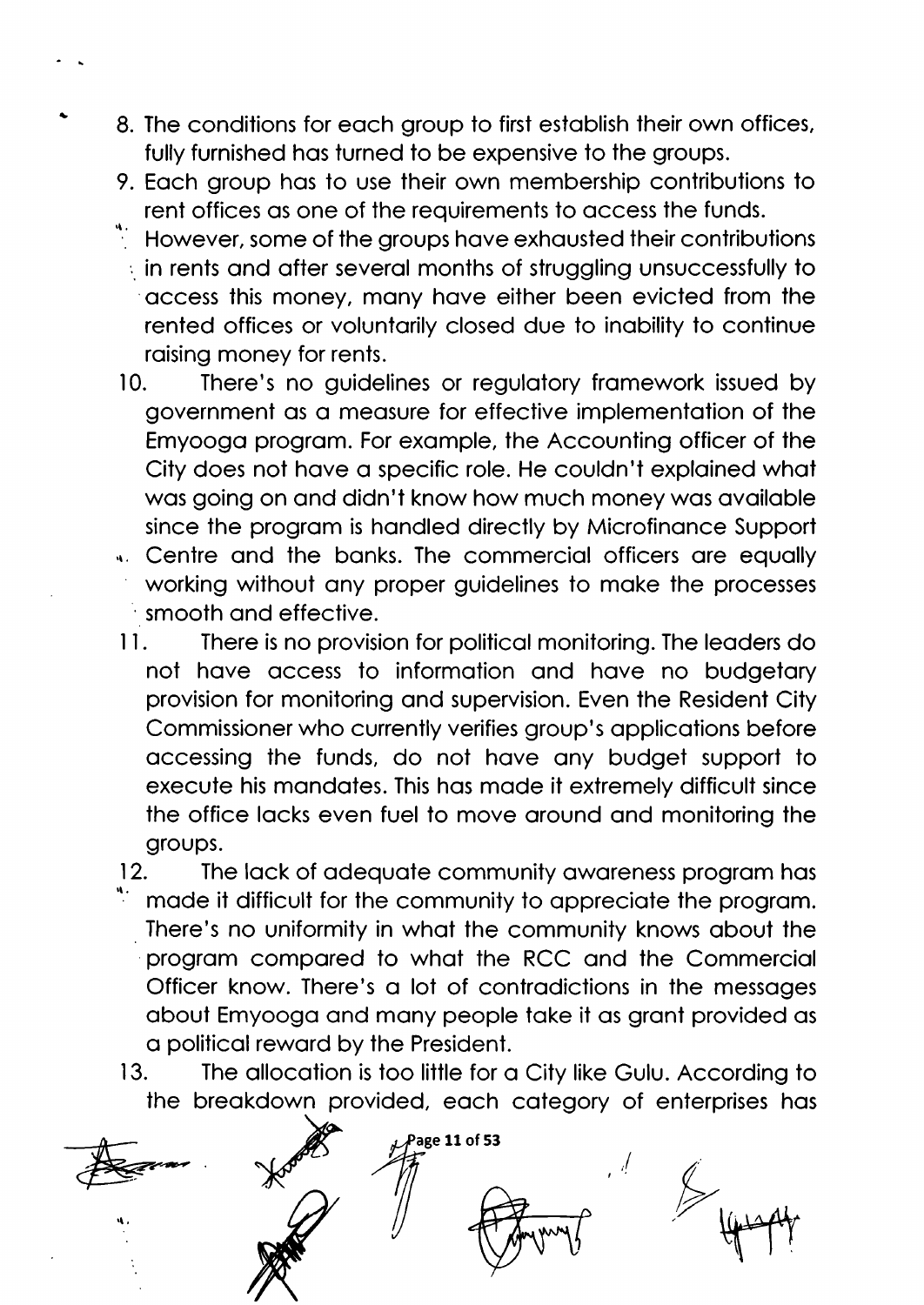about UGX30, 000,000 MILLION. However, each category may have so many groups that need the same money. For example, there ore 175 groups thot hove opplied for this funds under Produce Deolers SACCOS. This hos mode it extremely difficult since there's is only 30m available under this enterprise.

- $\mathcal{A}$ . The bank charges have become too heavy for the groups. Some groups have testified that they have lost interest because even the little contributions they have collected have been subjected to heavy charges even after several months of not being oble to occess Emyoogo funds.
- 15. There's no budget ovoiloble for the technicol stoff expected to implement this progrom. For exomple, in Gulu City the Commerciol Officer uses her own money to run oround working on the applications and making follow ups. This creates room for obuse of progroms since sometimes community Groups end up poying for some of these expenses since they ore desperote to get the funds. il

## RECOMMENDATIONS:

- l. Government should issue o cleor guidelines or regulotory framework to guide the implementation with clear roles and responsibilities for all the stakeholders. The guidelines should also have clear provision on the role of both the technical and politicol leodership of the City.
- 2. The one-third contributions by community groups should be revised. This should be brought downward. Government has put o l0% requirement insteod of the current 30% which is too heovy
- '|,' for our community. This will ollow those who hove dropped out to be occommodoted in the progrom.
- 3. The processes and requirements should be reviewed as a way of creoting effectiveness in the implementotion of the progrom. The long and tedious processes discourages the community from taking this program as a useful tool for poverty eradication.

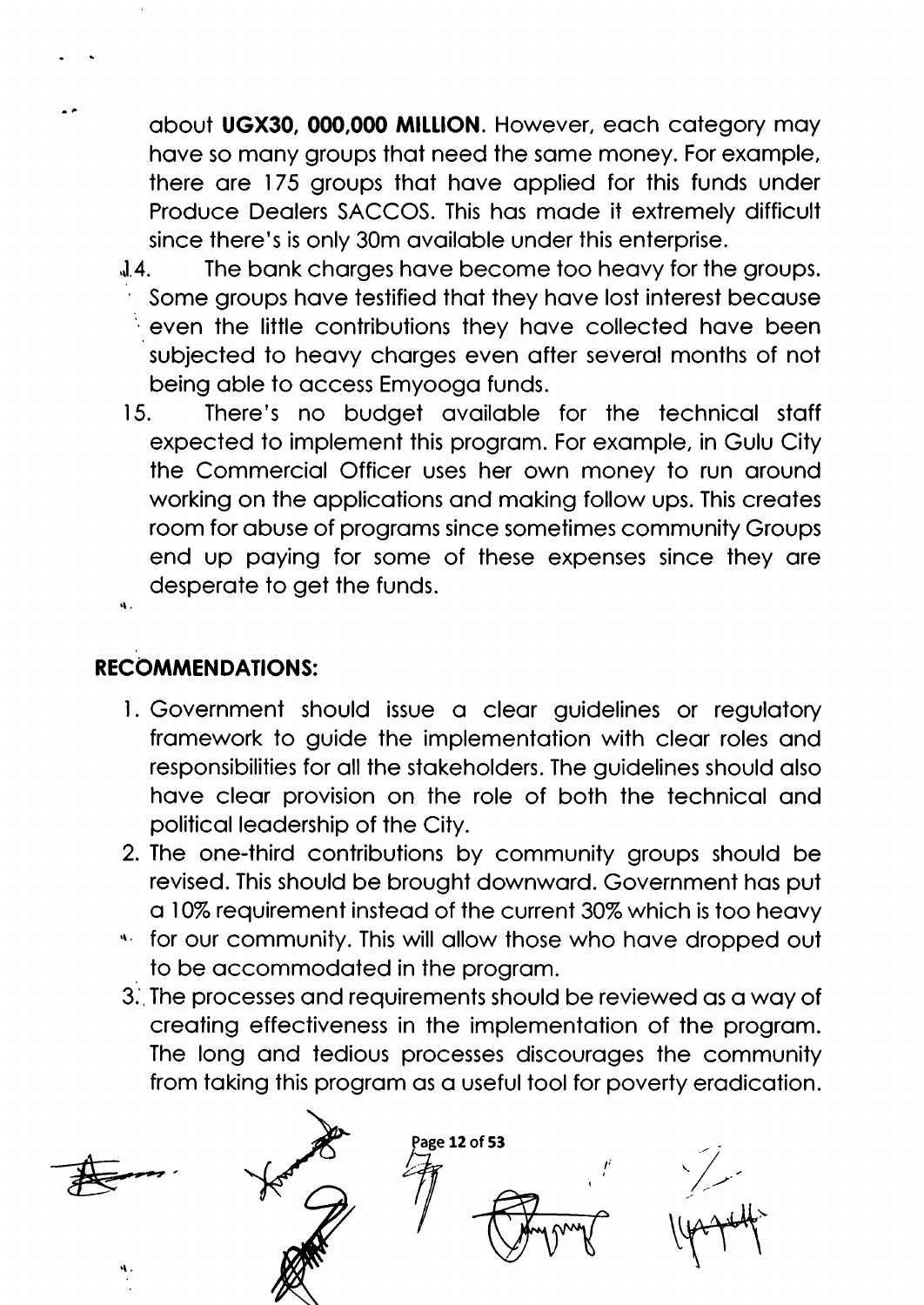- 4. There should be budgetory provision for operotions, monitoring and supervision for both political and technical staff.
- 5. There should be odditionol funds to coter for cotegories thot require a lot more access capital. For example the many groups under Produce buyer may need much more than what is u available.
- 6. The loon repoyment period needs to be revised. 4 months is too '. short, considering the effects of COVID-19 on the businesses. ll 'would be preferoble to give o period ronging from I yeor to I <sup>B</sup> months and loan repayment period.
- 7. Ihe need to strengthen oworeness creotion ond copocity building for the groups.
- 8. The need for government to investigote why funds hove remained for so long with the banks and how much charges have been put on the monies.
- 9. Micro finance Support Center to open another regional office in Gulu to serve the nearby districts. This will ease and shorten the
- ".' processes.

,

10. There's need to review the cost of operations for the groups.

## 4. AMURU EMYOOGA STATUS

## I.O INTRODUCIION

Presidential Initiative on Wealth and Job creation is an intervention by H.E. Koguto Yoweri Museveni the President of the Republic of Ugondo which pioneered in the year 2019 and it has been funded by Ministry Finance, planning and Economic Development (Microfinance). It is directly supervised by the Ministry of Stote for Microfinonce ond Minister for the Presidency. At the district level it is supervised by the Resident District Commissioner.

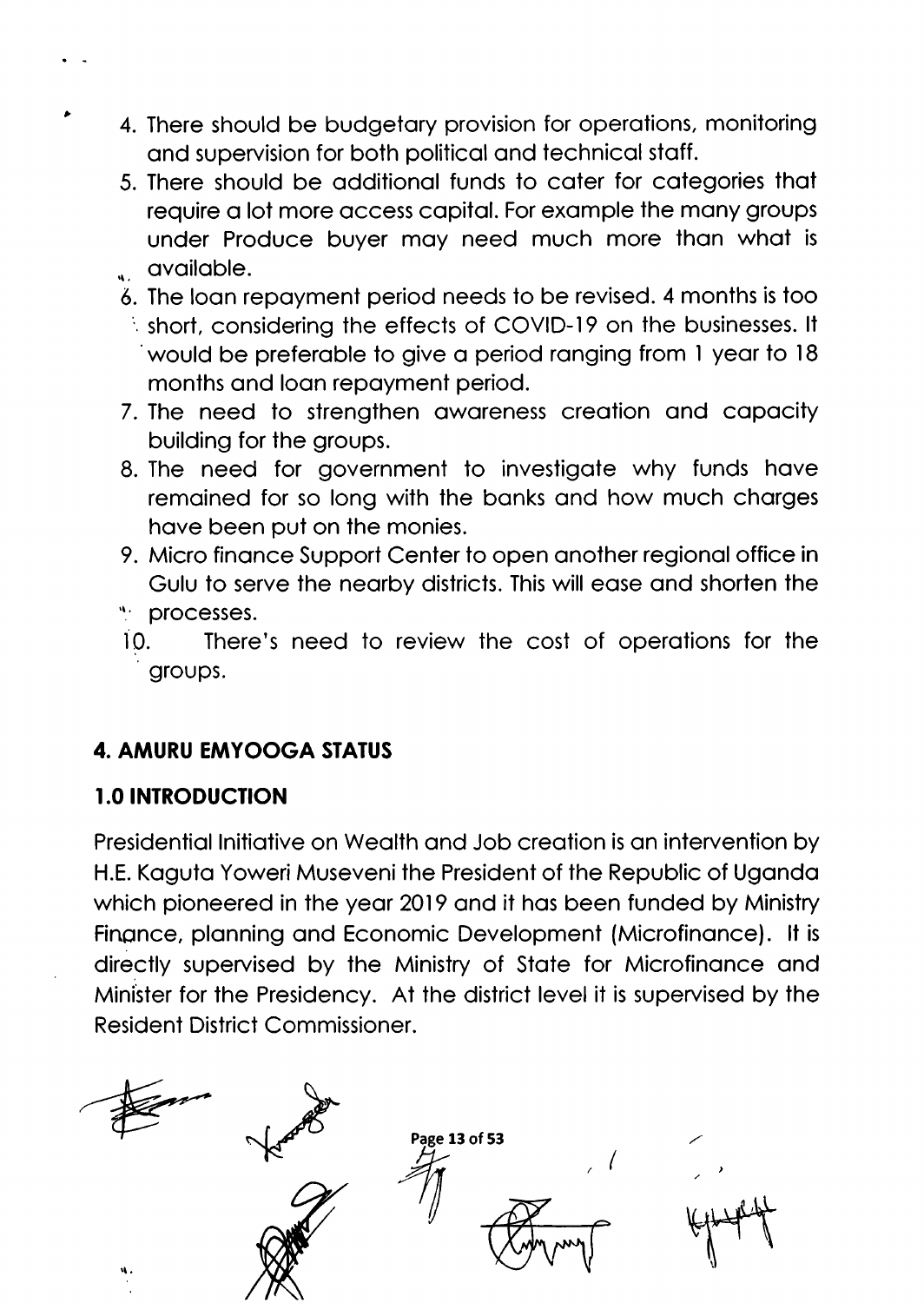Amuru os o District hos two Constituencies; thot is Kilok North ond Kilok South, thus automatic the District qualified for 36 Emyooga SACCOs excluding teochers SACCOs os guided by the implementotion modolities.

l.,

,,.

ln totol the District Registered 650 Associotions/groups to form up the Emyoogo SACCOS

. As ' o District we submitted by-lows, Gront Agreements, recommendation letters, training reports and submission letters issued by the RDC os the requirement to Microfinonce support Centre, waiting for the certificates Registrar of Cooperatives with the Ministry of Trade and Industry Kampala.

Amuru received Emyoogo/ Enterprise fund worth Ugondo shillings Nine Hundred Million (UGX 900,000,000) for Thirty (30) individuol SACCOs chonneled directly to their Accounts with commerciol Bonk. Eoch Emyoogo Account wos credited with Thirty million shillings (uGx30,000,000).

| м.             |                               |                       |             |  |
|----------------|-------------------------------|-----------------------|-------------|--|
|                |                               |                       | Amount      |  |
|                | No. Account Name              | <b>Account Number</b> | Received    |  |
|                | <b>KILAK NORTH BODABODA'S</b> |                       | 30,0000,000 |  |
|                | <b>EMYOOGA SACCO</b>          | 01091118727857        |             |  |
|                | KILAK NORTH CARPENTERD'       |                       | 30,0000,000 |  |
| $\overline{2}$ | <b>EMYOOGA SACCO</b>          | 01091118727866        |             |  |
|                | <b>KILAK NORTH WELDERS'</b>   |                       | 30,0000,000 |  |
| 3              | <b>EMYOOGA SACCO</b>          | 01091118727875        |             |  |
|                | <b>KILAK NORTH PERFORMING</b> |                       | 30,0000,000 |  |
| 4              | <b>ARTISTS' EMYOOGA SACCO</b> | 01091118727884        |             |  |



 $\mu$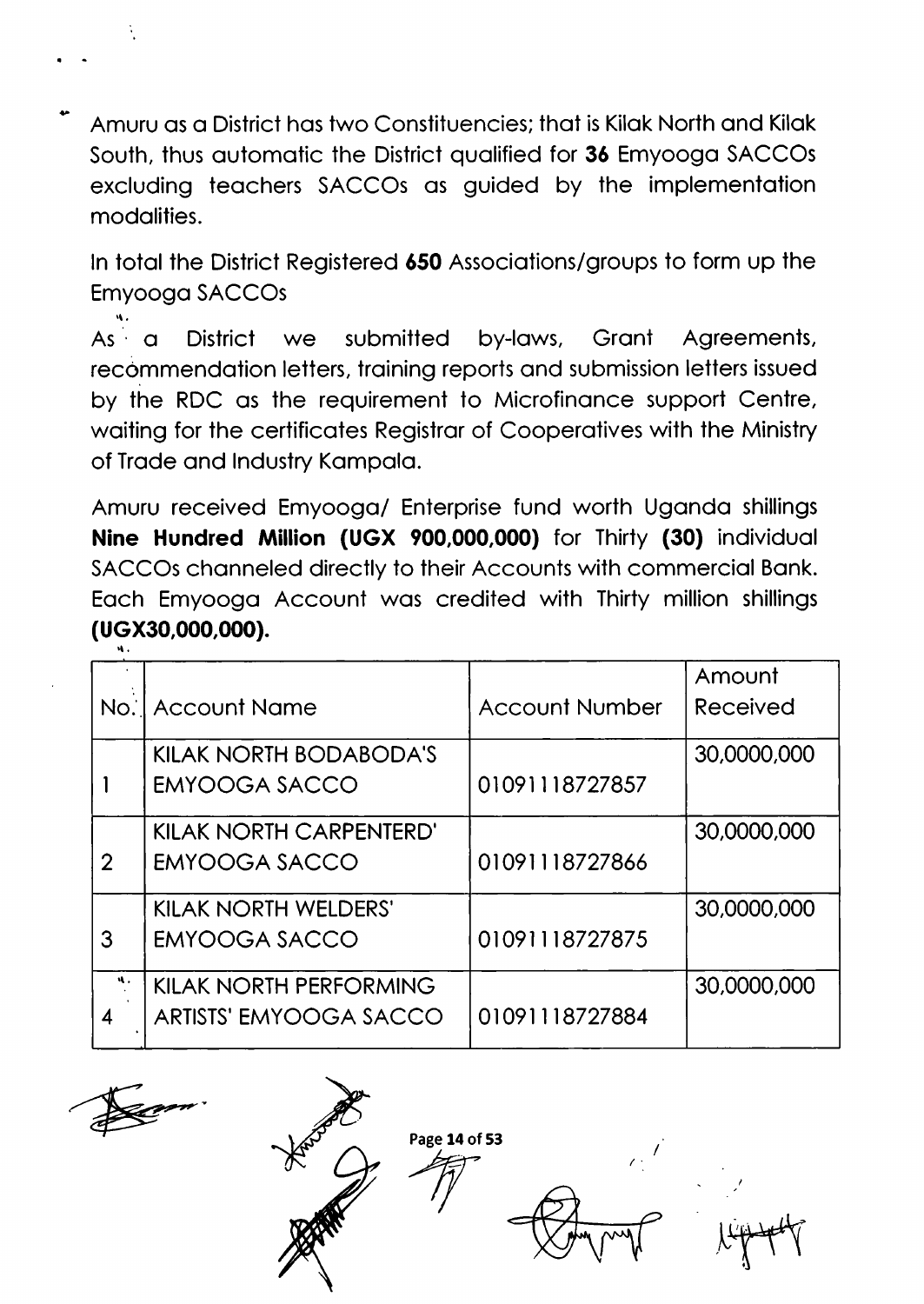30,0000,000 01091118727963 30,0000,000 01091118727981 30,0000,000 01091118727990 30,0000,000 01091118728005 **KILAK NORTH TAXI** 30,0000,000 **OPERATORS' EMYOOGA SACCO** 01091118728014 30,0000,000 KILAK NORTH JOURNALISTS' **EMYOOGA SACCO** 01091118728023 Page 15 of 53

KILAK NORTH RESTAURANT 30,0000,000 5 OWNERS' EMYOOGA SACCO 01091118727893 30,0000,000 KILAK NORTH MECHANICS' **EMYOOGA SACCO** 6 01091118727927 30,0000,000 KILAK NORTH PERSONS WITH **DISABILITIES' EMYOOGA SACCO** 01091118727936  $7<sup>1</sup>$  $\ddot{M}$ . KILAK NORTH FISHER MEN'S 30,0000,000 8 EMYOOGA SACCO 01091118727945 **KILAK NORTH YOUTH** 30,0000,000 9 LEADERS' EMYOOGA SACCO 01091118727954 **KILAK NORTH PRODUCE**  $10<sup>1</sup>$ DEALERS' EMYOOGA SACCO **KILAK NORTH WOMENS' ENTERPRISE EMYOOGA SACCO**  $11$ **KILAK NORTH TAILORS'**  $12<sup>°</sup>$ EMYOOGA SACCO **KILAK NORTH MARKET VENDORS' EMYOOGA** 13 **SACCO** 

 $14$ 

 $\mathbf{u}_\infty$ 

 $15<sub>1</sub>$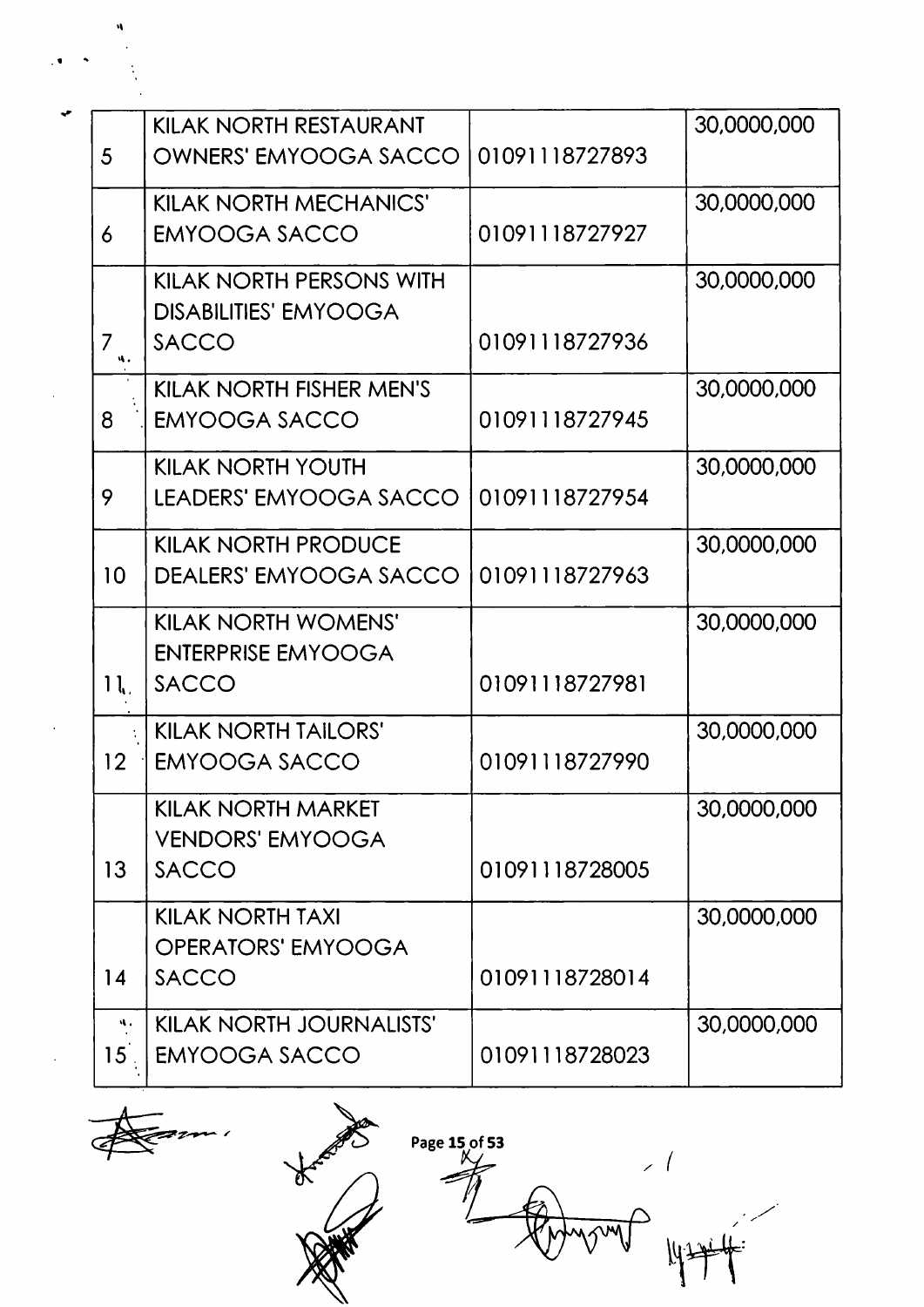l6 KILAK SOUTH BODABODA'S EMYOOGA SACCO 00091118728032 30,0000,000 17 KILAK SOUTH CARPENTERS' EMYOOGA SACCO [01091118728041] 30,0000,000  $18$ KILAK SOUTH WELDERS' EMYOOGA SACCO 101091118728050 30,0000,000 **19** KILAK SOUTH PERFORMING ARTISTS' EMYOOGA SACCO | 01091118728069 30,0000,000 20 KILAK SOUTH RESTAURANT OWNERS' EMYOOGA SACCO 01091118728078 30,0000,000 2l KILAK SOUTH MECHANICS' EMYOOGA SACCO 01091118728102 30,0000,000 22 KILAK SOUTH PERFORMING WITH DISABILITIES' EMYOOGA SACCO 01091118728111 30,0000,000 23 KILAK SOUTH FISHER MENS' EMYOOGA SACCO 01091118728120 30,0000,000 24 KILAK SOUTH YOUTH LEADERS' EMYOOGA SACCO 101091118728139 30,0000,000 25 KILAK SOUTH PRODUCE DEALERS' EMYOOGA SACCO | 01091118728148 30,0000,000  $26<sup>1</sup>$ KILAK SOUTH WOMENS' ENTERPRISE EMYOOGA SACCO 01091118728166 30,0000,000 27 KILAK SOUTH TAILORS' EMYOOGA SACCO 01091118728175 30,0000,000